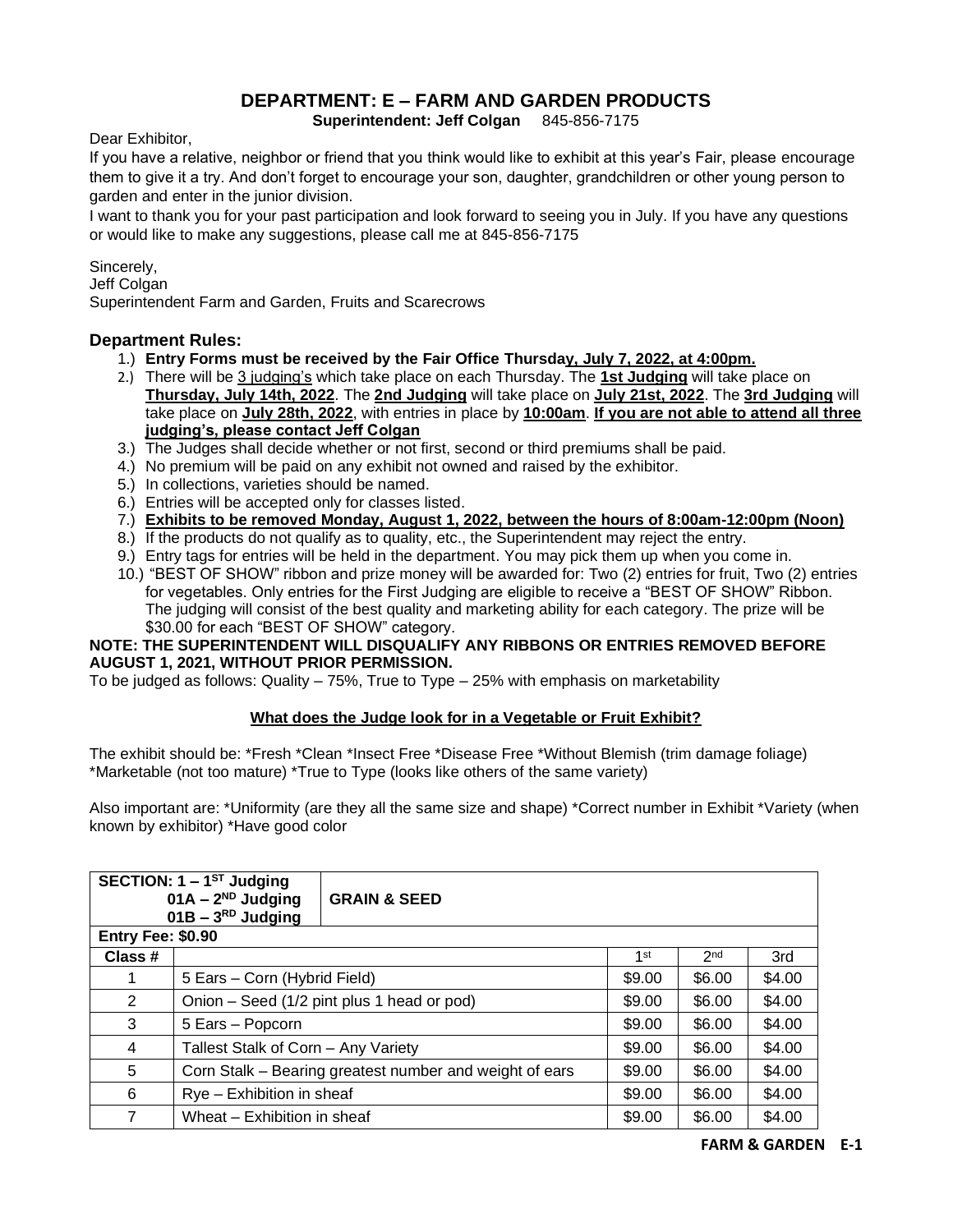| SECTION: $2 - 1$ <sup>ST</sup> Judging<br>$02A - 2^{ND}$ Judging<br>$02B - 3^{RD}$ Judging      |               | <b>VEGETABLES - COMMERCIAL COLLECTION</b>                                                                                                                                    |         |                 |         |
|-------------------------------------------------------------------------------------------------|---------------|------------------------------------------------------------------------------------------------------------------------------------------------------------------------------|---------|-----------------|---------|
| Entry Fee: \$4.00 - Each entry in collections must be labeled showing name of variety exhibited |               |                                                                                                                                                                              |         |                 |         |
| Class #                                                                                         |               |                                                                                                                                                                              | 1st     | 2 <sub>nd</sub> | 3rd     |
| 8                                                                                               | (1) container | Collection of vegetables no less than 7 commercial varieties<br>Quality - 35%, Commercial Value - 15%, Variation of<br>Species - 35%, Arrangement & Appearance - 15%. In one | \$40.00 | \$30.00         | \$20.00 |

**SECTION: 3 – 1 ST Judging 03A – 2 ND Judging**

# **VEGETABLES – COLLECTIONS (OPEN TO HOME GARDENER & COMMERCIAL)**

|                          | $03B - 3^{RD}$ Judging                                                                                                                 |         |                 |         |  |  |  |
|--------------------------|----------------------------------------------------------------------------------------------------------------------------------------|---------|-----------------|---------|--|--|--|
| <b>Entry Fee: \$2.00</b> |                                                                                                                                        |         |                 |         |  |  |  |
| Class #                  |                                                                                                                                        | 1st     | 2 <sub>nd</sub> | 3rd     |  |  |  |
| 9                        | Garlic Collection: 3 or more varieties (labeled)                                                                                       | \$20.00 | \$15.00         | \$10.00 |  |  |  |
| 10                       | Potatoes: 3 or more varieties, correctly named, truest of<br>type, plate of 5 per variety in one (1) container.                        | \$20.00 | \$15.00         | \$10.00 |  |  |  |
| 11                       | String Beans: 5 pods each variety, 3 or more varieties<br>correctly named in one (1) container.                                        | \$20.00 | \$15.00         | \$10.00 |  |  |  |
| 12                       | Cabbage: 1 specimen each variety, 3 or more varieties<br>correctly named in one (1) container                                          | \$20.00 | \$15.00         | \$10.00 |  |  |  |
| 13                       | Onions: 3 specimens each variety, 3 or more varieties<br>correctly named in one (1) container                                          | \$20.00 | \$15.00         | \$10.00 |  |  |  |
| 14                       | Peppers: 3 of each variety, 3 or more varieties correctly<br>named in one (1) container                                                | \$20.00 | \$15.00         | \$10.00 |  |  |  |
| 15                       | Squash: 1 of each variety, 3 or more varieties correctly<br>named in one (1) container                                                 | \$20.00 | \$15.00         | \$10.00 |  |  |  |
| 16                       | 3 Small Tomatoes: 1 plate only, 3 or more varieties correctly<br>named in one (1) container.                                           | \$20.00 | \$15.00         | \$10.00 |  |  |  |
| 17                       | Rare and Unusual Vegetables: Each kind plainly labeled, 3<br>or more varieties. (No untrue to type specimens) in one (1)<br>container. | \$20.00 | \$15.00         | \$10.00 |  |  |  |
| 18                       | Herbs: Growing in pots and containers, 5 varieties, 1<br>container per herb named and labeled                                          | \$20.00 | \$15.00         | \$10.00 |  |  |  |

|              | SECTION: $4 - 1$ <sup>ST</sup> Judging<br><b>VEGETABLES</b><br>$04A - 2^{ND}$ Judging<br>$04B - 3^{RD}$ Judging |        |                 |        |
|--------------|-----------------------------------------------------------------------------------------------------------------|--------|-----------------|--------|
|              | Entry Fee: \$0.70 - LIMIT ONE (1) ENTRY PER CLASS UNLESS NOTED IN DESCRIPTION                                   |        |                 |        |
| <b>Class</b> |                                                                                                                 | 1st    | 2 <sub>nd</sub> | 3rd    |
| #            |                                                                                                                 |        |                 |        |
| 20           | Basil: 3 – Roots on green                                                                                       | \$7.00 | \$5.00          | \$4.00 |
| 21           | Basil: 3 - Roots on purple/red                                                                                  |        | \$5.00          | \$4.00 |
| 22           | Beans – Green Bush (in pod): 12 pods                                                                            |        | \$5.00          | \$4.00 |
| 23           | Beans - Yellow Wax (in pod): 12 pods                                                                            | \$7.00 | \$5.00          | \$4.00 |
| 24           | Beans - Any other variety, labeled.                                                                             | \$7.00 | \$5.00          | \$4.00 |
| 25           | Beets (Any variety): 3 cut with 3-inch tops.                                                                    | \$7.00 | \$5.00          | \$4.00 |
| 26           | Broccoli: 1 head                                                                                                | \$7.00 | \$5.00          | \$4.00 |
| 27           | Cabbage: 1 flat head – trimmed, but roots must be left on and<br>clean                                          | \$7.00 | \$5.00          | \$4.00 |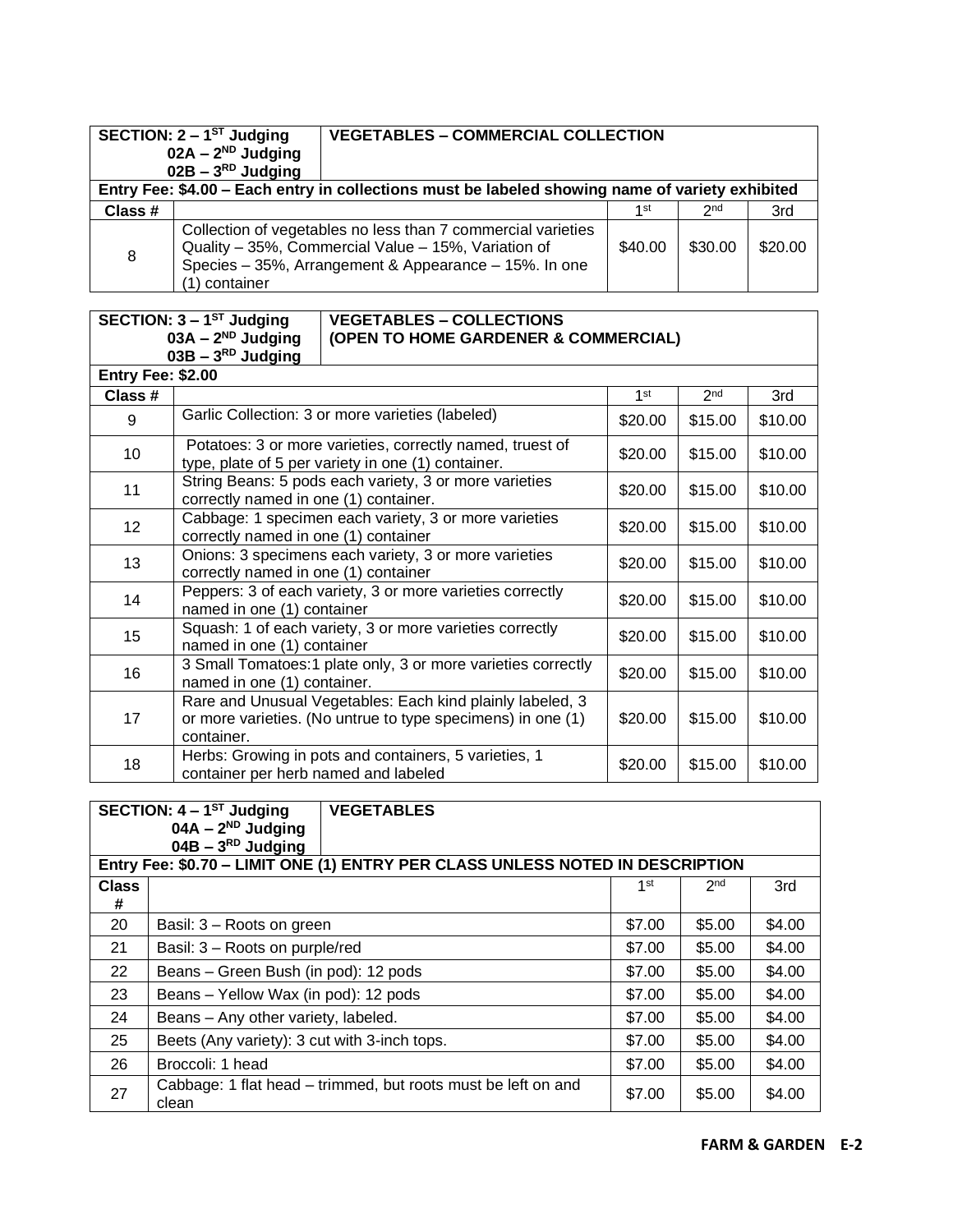| 28 | Cabbage: 1 Danish or Roundhead - trimmed, but roots must be<br>left on and washed         | \$7.00 | \$5.00 | \$4.00 |
|----|-------------------------------------------------------------------------------------------|--------|--------|--------|
| 29 | Cabbage: 1 Savoy - trimmed, but roots must be left on and<br>washed clean                 | \$7.00 | \$5.00 | \$4.00 |
| 30 | Cabbage: 1 Red - trimmed, but roots must be left on and<br>washed clean                   | \$7.00 | \$5.00 | \$4.00 |
| 31 | Cabbage: 1 Chinese (any variety) - trimmed, but roots must be<br>left on and washed clean | \$7.00 | \$5.00 | \$4.00 |
| 32 | Cabbage: Heaviest Head - trimmed, but roots must be left on<br>and washed clean           | \$7.00 | \$5.00 | \$4.00 |
| 33 | Carrots: 6 Winter - 2-inch tops, washed                                                   | \$7.00 | \$5.00 | \$4.00 |
| 34 | Carrots: 6 Fresh Market type - tops on, washed (Max. 3<br>different varieties)            | \$7.00 | \$5.00 | \$4.00 |
| 35 | Cauliflower: 1 large head                                                                 | \$7.00 | \$5.00 | \$4.00 |
| 36 | Celery: 3 roots, any variety                                                              | \$7.00 | \$5.00 | \$4.00 |
| 37 | Celery: 3 heaviest roots - roots on                                                       | \$7.00 | \$5.00 | \$4.00 |
| 38 | Chives: 3 plants – roots on (should be thinned for best quality)                          | \$7.00 | \$5.00 | \$4.00 |
| 39 | Cilantro                                                                                  | \$7.00 | \$5.00 | \$4.00 |
| 40 | Collards                                                                                  | \$7.00 | \$5.00 | \$4.00 |
| 41 | 5 Ears - Sweet Corn - Yellow (Wrapped in Saran type<br>wrapping)                          | \$7.00 | \$5.00 | \$4.00 |
| 42 | 5 Ears - Sweet Corn - White (Wrapped in Saran type wrapping)                              | \$7.00 | \$5.00 | \$4.00 |
| 43 | 5 Ears - Sweet Corn - Bi-Color (Wrapped in Saran type<br>wrapping)                        | \$7.00 | \$5.00 | \$4.00 |
| 44 | Cucumbers: 3 Market Type in commercial condition                                          | \$7.00 | \$5.00 | \$4.00 |
| 45 | Cucumbers: 3 Burpless Type in commercial condition                                        | \$7.00 | \$5.00 | \$4.00 |
| 46 | Cucumbers: 3 Pickling Type in commercial condition                                        | \$7.00 | \$5.00 | \$4.00 |
| 47 | Dill: Bunch of 3 Stalks - roots on (minimum 2 feet tall)                                  | \$7.00 | \$5.00 | \$4.00 |
| 48 | Eggplants: 1 Best                                                                         | \$7.00 | \$5.00 | \$4.00 |
| 49 | Eggplants: 1 Italian Finger                                                               | \$7.00 | \$5.00 | \$4.00 |
| 50 | Endive: 1 Green or White Curled - roots on, clean                                         | \$7.00 | \$5.00 | \$4.00 |
| 51 | Fennel: 1                                                                                 | \$7.00 | \$5.00 | \$4.00 |
| 52 | Garlic: 6 – tops on (full length)                                                         | \$7.00 | \$5.00 | \$4.00 |
| 53 | Herb Garden: in one (1) container                                                         | \$7.00 | \$5.00 | \$4.00 |
| 54 | Herbs - Any other                                                                         | \$7.00 | \$5.00 | \$4.00 |
| 55 | Kale: Purple bunch, market quality                                                        | \$7.00 | \$5.00 | \$4.00 |
| 56 | Kale: Dino bunch, market quality                                                          | \$7.00 | \$5.00 | \$4.00 |
| 57 | Kale Curly bunch, market quality                                                          | \$7.00 | \$5.00 | \$4.00 |
| 58 | Kohl-Rabi: 3 Plants - white or purple, tops on                                            | \$7.00 | \$5.00 | \$4.00 |
| 59 | Leeks: 3 - Tops trimmed as needed                                                         | \$7.00 | \$5.00 | \$4.00 |
| 60 | Lettuce: 1 Head - roots on and clean (commercial condition)                               | \$7.00 | \$5.00 | \$4.00 |
| 61 | Muskmelon: 1 - Any Variety                                                                | \$7.00 | \$5.00 | \$4.00 |
| 62 | Onions: 5 Red - tops off - any variety                                                    | \$7.00 | \$5.00 | \$4.00 |
| 63 | Onions: 5 Yellow - tops off - any variety                                                 | \$7.00 | \$5.00 | \$4.00 |
| 64 | Onions: 5 White – tops off – any variety                                                  | \$7.00 | \$5.00 | \$4.00 |
| 65 | Onions: 5 White – tops on – any variety                                                   | \$7.00 | \$5.00 | \$4.00 |
| 66 | Onions: 5 Yellow - tops on - any variety                                                  | \$7.00 | \$5.00 | \$4.00 |
| 67 | Onions: 10 Picklers - 1-inch max. diameter 1"                                             | \$7.00 | \$5.00 | \$4.00 |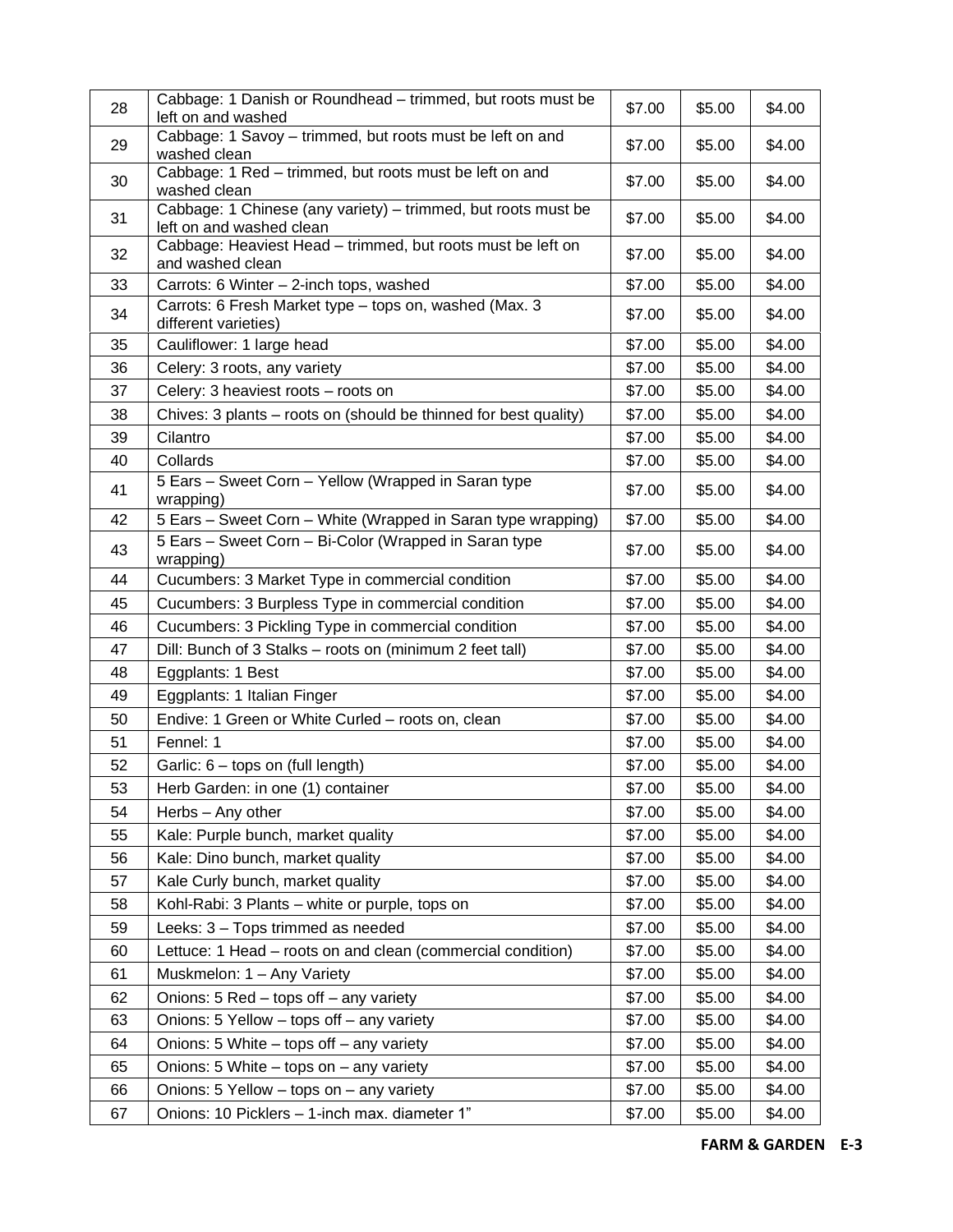| 68  | Onions: 5 Largest                                                      | \$7.00 | \$5.00 | \$4.00 |
|-----|------------------------------------------------------------------------|--------|--------|--------|
| 69  | Onions: 5 Red- tops on - any variety                                   | \$7.00 | \$5.00 | \$4.00 |
| 70  | Onions: 5 Bunching - Red Flat - max. diameter 1"                       | \$7.00 | \$5.00 | \$4.00 |
| 71  | Peas: 5 Pods                                                           | \$7.00 | \$5.00 | \$4.00 |
| 72  | Parsley: 6 Plants - roots on                                           | \$7.00 | \$5.00 | \$4.00 |
| 73  | Peppers: 3 Bell Type                                                   | \$7.00 | \$5.00 | \$4.00 |
| 74  | Peppers: 3 Long Sweet Type                                             | \$7.00 | \$5.00 | \$4.00 |
| 75  | Peppers: 3 Small Hot Type                                              | \$7.00 | \$5.00 | \$4.00 |
| 76  | Peppers: 3 Long Hot Type                                               | \$7.00 | \$5.00 | \$4.00 |
| 77  | Potatoes: Russet - 5 specimens                                         | \$7.00 | \$5.00 | \$4.00 |
| 78  | Potatoes: Chieftain - 5 specimens                                      | \$7.00 | \$5.00 | \$4.00 |
| 79  | Potatoes: Yukon - 5 specimens                                          | \$7.00 | \$5.00 | \$4.00 |
| 80  | Potatoes: Katahdin - 5 specimens                                       | \$7.00 | \$5.00 | \$4.00 |
| 81  | Potatoes: Norland - 5 specimens                                        | \$7.00 | \$5.00 | \$4.00 |
| 82  | Potatoes: Kennebec - 5 specimens                                       | \$7.00 | \$5.00 | \$4.00 |
| 83  | Potatoes: Any Other Variety - 5 specimens                              | \$7.00 | \$5.00 | \$4.00 |
| 84  | Pumpkin: 1 Sugar Pie                                                   | \$7.00 | \$5.00 | \$4.00 |
| 85  | Pumpkin: 1 Field                                                       | \$7.00 | \$5.00 | \$4.00 |
| 86  | Pumpkin: 1 Largest                                                     | \$7.00 | \$5.00 | \$4.00 |
| 87  | Radishes: Any Variety - 3 with top on, clean (commercial<br>condition) | \$7.00 | \$5.00 | \$4.00 |
| 88  | Rhubarb: 12 Stalks - small and uniform                                 | \$7.00 | \$5.00 | \$4.00 |
| 89  | Sage: 3 - roots on                                                     | \$7.00 | \$5.00 | \$4.00 |
| 90  | Scallion: 5 - with roots, washed                                       | \$7.00 | \$5.00 | \$4.00 |
| 91  | Summer Savory: 3 - roots on                                            | \$7.00 | \$5.00 | \$4.00 |
| 92  | Sweet Marjoram: 3 - roots on                                           | \$7.00 | \$5.00 | \$4.00 |
| 93  | Squash: 1 Hubbard - green, golden, or blue                             | \$7.00 | \$5.00 | \$4.00 |
| 94  | Squash: 1 Delicious                                                    | \$7.00 | \$5.00 | \$4.00 |
| 95  | Squash: 1 Buttercup                                                    | \$7.00 | \$5.00 | \$4.00 |
| 96  | Squash: 1 Acord                                                        | \$7.00 | \$5.00 | \$4.00 |
| 97  | Squash: 1 White Scallop                                                | \$7.00 | \$5.00 | \$4.00 |
| 98  | Squash: 1 Crookneck Summer (blemish free)                              | \$7.00 | \$5.00 | \$4.00 |
| 99  | Squash: 1 Straight-Neck (blemish free)                                 | \$7.00 | \$5.00 | \$4.00 |
| 100 | Squash: 1 Zucchini - Largest                                           | \$7.00 | \$5.00 | \$4.00 |
| 101 | Squash: 2 Zucchini - 6-inch to 12-inch -stem not measured              | \$7.00 | \$5.00 | \$4.00 |
| 102 | Squash: 3 Zucchini - Under 6-inches - stem not measured                | \$7.00 | \$5.00 | \$4.00 |
| 103 | Thyme: $3 -$ roots on                                                  | \$7.00 | \$5.00 | \$4.00 |
| 104 | Tomatoes: 5 Red - Any Variety                                          | \$7.00 | \$5.00 | \$4.00 |
| 105 | Tomatoes: 5 Green - Any Variety                                        | \$7.00 | \$5.00 | \$4.00 |
| 106 | Tomatoes: 5 Yellow - Any Variety                                       | \$7.00 | \$5.00 | \$4.00 |
| 107 | Tomatoes: 5 Roma                                                       | \$7.00 | \$5.00 | \$4.00 |
| 108 | Tomatoes: 5 Cherry Type                                                | \$7.00 | \$5.00 | \$4.00 |
| 109 | Tomatoes: 1 Cluster - minimum 6 tomatoes on stem                       | \$7.00 | \$5.00 | \$4.00 |
| 110 | Tomatoes: 5 Grape Type                                                 | \$7.00 | \$5.00 | \$4.00 |
| 111 | Tomatoes: 5 Pear Type                                                  | \$7.00 | \$5.00 | \$4.00 |